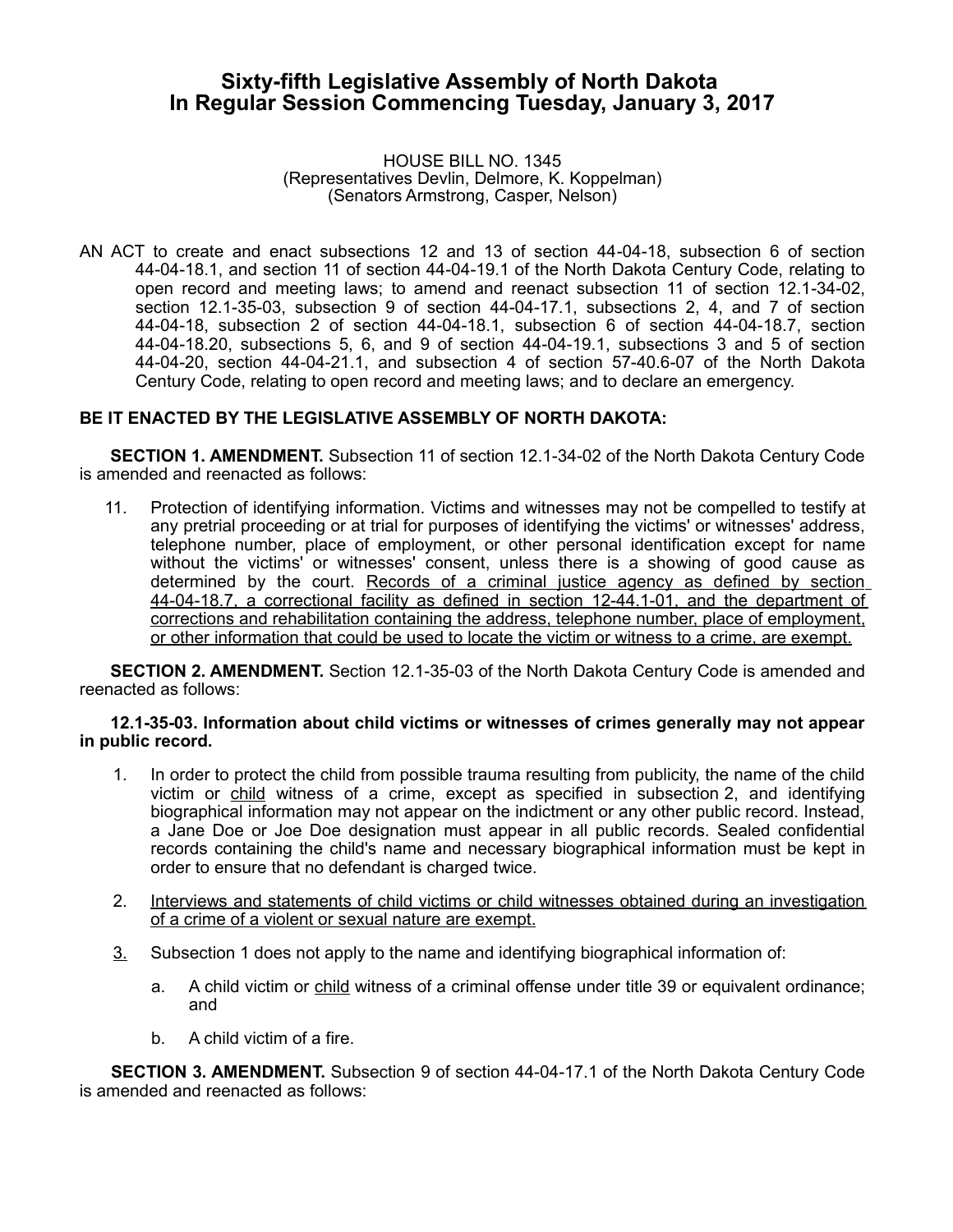- 9. a. "Meeting" means a formal or informal gathering or a work session, whether in person or through electronic means such as telephone or videoconference, of:
	- (1) A quorum of the members of the governing body of a public entity regarding public business; or
	- (2) Less than a quorum of the members of the governing body of a public entity regarding public business, if the members attending one or more of such smaller gatherings collectively constitute a quorum and if the members hold the gathering for the purpose of avoiding the requirements of section 44-04-19.
	- b. "Meeting" does not include:
		- (1) A chance or social gathering at which public business is not considered;
		- (2) Emergency operations during a disaster or emergency declared under section 37-17.1-10 or an equivalent ordinance if a quorum of the members of the governing body are present but are not discussing public business as the full governing body or as a task force or working group; and
		- (3) The attendance of members of a governing body at meetings of any national, regional, or state association to which the public entity, the governing body, or individual members belong; and
		- (4) Training seminars where no other public business is considered or discussed.
	- c. Notwithstanding subdivisions a and b, as applied to the legislative assembly, "meeting" means any gathering subject to section 14 of article IV of the Constitution of North Dakota.

**SECTION 4. AMENDMENT.** Subsections 2, 4, and 7 of section 44-04-18 of the North Dakota Century Code are amended and reenacted as follows:

2. Upon request for a copy of specific public records, any entity subject to subsection 1 shall furnish the requester one copy of the public records requested. AAn initial request need not be made in person or in writing, and the copy must be mailed upon request. A public entity may require written clarification of the request to determine what records are being requested, but may not ask for the motive or reason for requesting the records or for the identity of the person requesting public records. A public entity may charge up to twenty-five cents per impression of a paper copy. As used in this section, "paper copy" means a one-sided or two-sided duplicated copy of a size not more than eight and one-half by fourteen inches [19.05 by 35.56 centimeters]. For any copy of a record that is not a paper copy as defined in this section, the public entity may charge a reasonable fee for making the copy. As used in this section, "reasonable fee" means the actual cost to the public entity of making the copy, including labor, materials, and equipment. The entity may charge for the actual cost of postage to mail a copy of a record. An entity may require payment before locating, redacting, making, or mailing the copy. The public entity may withhold records pursuant to a request until such time as a requester provides payment for any outstanding balance for prior requests. An entity may impose a fee not exceeding twenty-five dollars per hour per request, excluding the initial hour, for locating records, including electronic records, if locating the records requires more than one hour. An entity may impose a fee not exceeding twenty-five dollars per hour per request, excluding the initial hour, for excising confidential or closed material under section 44-04-18.10 from the records, including electronic records. If a public entity receives five or more requests from the same requester within seven days, the public entity may treat the requests as one request in computing the time it takes to locate and excise the records. If the entity is not authorized to use the fees to cover the cost of providing or mailing the copy, or both, or if a copy machine is not readily available, the entity may make arrangements for the copy to be provided or mailed, or both, by another entity, public or private, and the requester shall pay the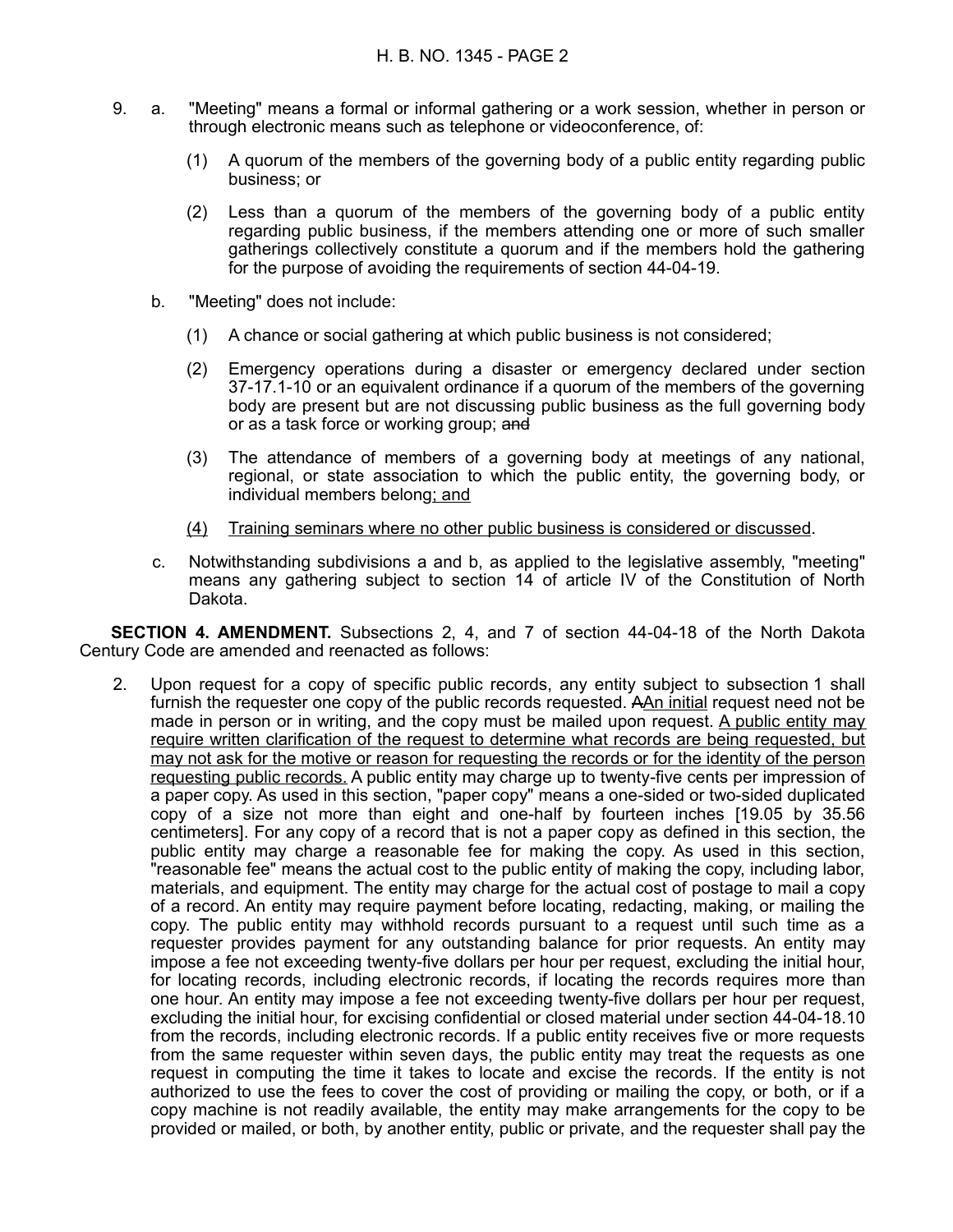fee to that other entity. This subsection does not apply to copies of public records for which a different fee is specifically provided by law.

- 4. Except as provided in this subsection, nothing in this section requires a public entity to create or compile a record that does not exist. Access to an electronically stored record under this section, or a copy thereof, must be provided at the requester's option in either a printed document or through any other available medium. A computer file is not an available medium if no means exist to separate or prevent the disclosure of any closed or confidential information contained in that file. Except as reasonably necessary to reveal the organization of data contained in an electronically stored record, a public entity is not required to provide an electronically stored record in a different structure, format, or organization. This section does not require a public entity to provide a requester with access to a computer terminal or mobile device. A public entity is not required to provide a copy of a record that is available to the requester on the public entity's website or on the internet . The public entity shall notify the requester the record is available online and direct the requester to the website where the record can be accessed. If the requester does not have reasonable access to the internet due to lack of computer, lack of internet availability, or inability to use a computer or the internet, the public entity shall produce paper copies for the requester, but may charge the applicable fees under this section.
- 7. A denial of a request for records made under this section must describe the legal authority for the denial, or a statement that a record does not exist, and must be in writing if requested.

**SECTION 5.** Subsections 12 and 13 to section 44-04-18 of the North Dakota Century Code are created and enacted as follows:

- 12. A public entity may allow an individual to utilize the individual's own personal devices for duplication of records and, if so, shall establish reasonable procedures to protect the integrity of the records as long as the procedures are not used to prevent access to the records.
- 13. If repeated requests for records disrupt other essential functions of the public entity, the public entity may refuse to permit inspection of the records, or provide copies of the records. A public entity refusing to provide access or copies of public records under this section shall state in writing the reasons supporting the refusal and provide the reasoning to the requester. The requester may seek an attorney general's opinion under section 44-04-21.1, on whether the public entity's decision was proper.

**SECTION 6. AMENDMENT.** Subsection 2 of section 44-04-18.1 of the North Dakota Century Code is amended and reenacted as follows:

2. Except as otherwise specifically provided by law, personal information regarding a public employee contained in an employee's personnel record or given to the state or a political subdivision by the employee in the course of employment is exempt. As used in this section, "personal information" means a person's month and day of birth; home address; home telephone number or personal cell phone number; photograph; medical information; motor vehicle operator's identification number; public employee identification number; payroll deduction information; the name, address, telephone number, and date of birth of any dependent or emergency contact; any credit, debit, or electronic fund transfer card number; and any account number at a bank or other financial institution. Information regarding the type of leave taken by an employee is exempt, although the amount of leave taken or accrued, and the dates of the leave taken, is public record. Information regarding leave applied for but not yet taken is exempt until the leave is taken.

**SECTION 7.** Subsection 6 to section 44-04-18.1 of the North Dakota Century Code is created and enacted as follows: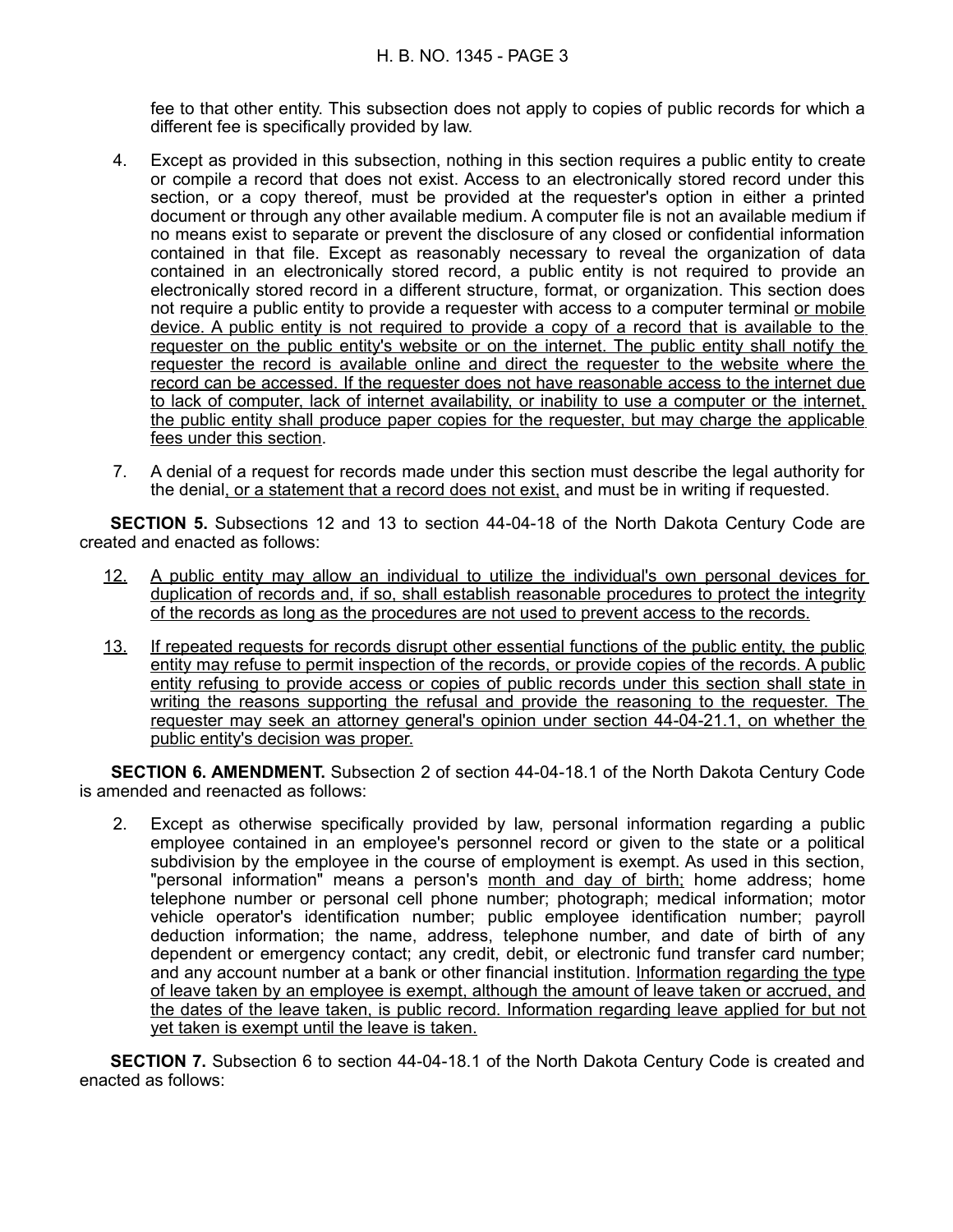6. Records relating to a public entity's internal investigation of a complaint against a public entity or employee for misconduct are exempt until the investigation of the complaint is complete, but no longer than seventy-five calendar days from the date of the complaint.

**SECTION 8. AMENDMENT.** Subsection 6 of section 44-04-18.7 of the North Dakota Century Code is amended and reenacted as follows:

6. "Personal information" means a person's medical records or medical information obtained from the medical records; motor vehicle operator's identification number; social security number; any credit, debit, or electronic fund transfer card number; month and date of birth; height; weight; home street address; home telephone number or personal cell phone number; and any financial account numbers.

**SECTION 9. AMENDMENT.** Section 44-04-18.20 of the North Dakota Century Code is amended and reenacted as follows:

### **44-04-18.20. Domestic violence and victim record information of law enforcement exempt.**

The address, telephone number, or any identifying information that, if released, could reasonably be used to locate or identify a victim or alleged victim of domestic violence, of a sex offense under chapter 12.1-20, of sexual performances by a child under chapter 12.1-27.2, or of human trafficking under chapter 12.1-4012.1-41, contained in any record maintained by a law enforcement criminal justice agency as defined by section 44-04-18.7 or correctional facility as defined by section 12-44.1-01 is exempt from section 44-04-18 and may be redacted from the record before it is released.

**SECTION 10. AMENDMENT.** Subsections 5, 6, and 9 of section 44-04-19.1 of the North Dakota Century Code are amended and reenacted as follows:

- 5. "Attorney consultation" means any discussion between a governing body and its attorney in instances in which the governing body seeks or receives the attorney's advice regarding and in anticipation of reasonably predictable or pending civil or criminal litigation or adversarial administrative proceedings or concerning pending civil or criminal litigation or pending adversarial administrative proceedingsto receive its attorney's advice and guidance on the legal risks, strengths, and weaknesses of an action of a public entity which, if held in public, would have an adverse fiscal effect on the entity. All other discussions beyond the attorney's advice and guidance must be made in the open, unless otherwise provided by law. Mere presence or participation of an attorney at a meeting is not sufficient to constitute attorney consultation.
- 6. "Attorney work product" means any document or record that:
	- a. Was prepared by an attorney representing a public entity or prepared at such an attorney's express direction;
	- b. Reflects a mental impression, conclusion, litigation strategy, or legal theory of that attorney or the entity; and
	- c. Was prepared exclusively for civil or criminal litigation, for adversarial administrative proceedings, or in anticipation of reasonably predictable civil or criminal litigation or adversarial administrative proceedings, or for guidance on the legal risks, strengths, and weaknesses of an action of a public entity.
- 9. A governing body may hold an executive session under section 44-04-19.2 to discuss negotiating strategy or provide negotiating instructions to its attorney or other negotiator regarding a pending claim, litigation, adversarial administrative proceedings, or contracts, which are currently being negotiated or for which negotiation is reasonably likely to occur in the immediate future. An executive session may be held under this subsection only when an open meeting would have an adverse fiscal effect on the bargaining or litigating position of the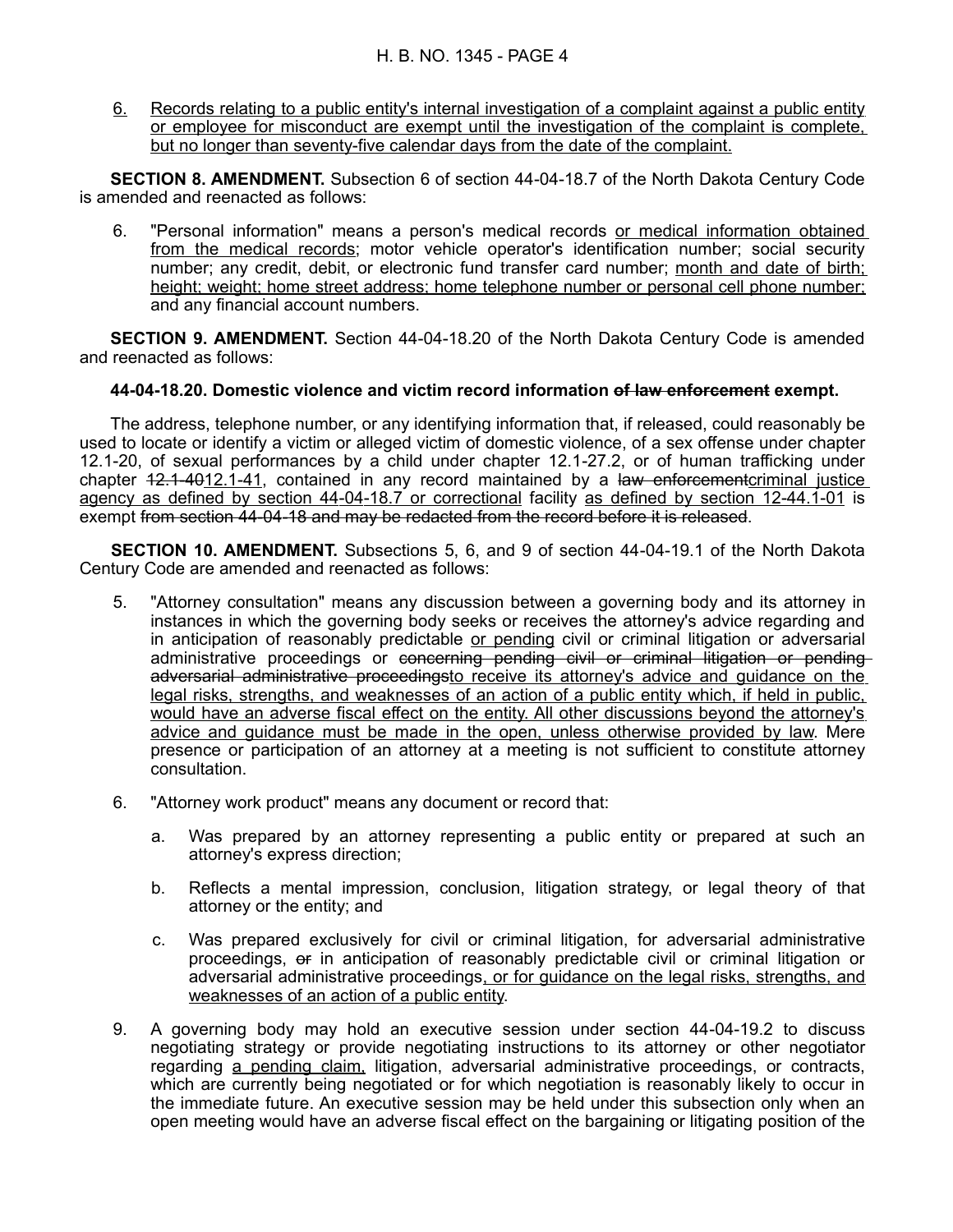public entity. A record revealing negotiation strategy or instruction under this section is exempt. Drafts of contracts or agreements subject to negotiations are exempt but only for so long as release would have an adverse fiscal effect on the public entity, unless the records are otherwise exempt or confidential.

**SECTION 11.** Subsection 11 to section 44-04-19.1 of the North Dakota Century Code is created and enacted as follows:

11. A settlement agreement between a public entity and another party is exempt from disclosure until it has been fully executed and accepted by all concerned parties unless the records are otherwise exempt or confidential. In the case of multiple settlement agreements involving multiple parties involved in the same incident or undertaking, a settlement agreement is exempt until settlement agreements have been fully executed by all concerned parties unless the records are otherwise exempt or confidential.

**SECTION 12. AMENDMENT.** Subsections 3 and 5 of section 44-04-20 of the North Dakota Century Code are amended and reenacted as follows:

- 3. If the governing body holds regularly scheduled meetings, the schedule of these meetings, including the aforementioned notice information, if available, must be filed annually in January with the secretary of state for state-level bodies or for public entities defined in subdivision c of subsection 13 of section 44-04-17.1, the city auditor or designee of the city for city-level bodies, and the county auditor or designee of the county for all other bodies or the schedule must be posted on the public entity's website. This schedule must be furnished to anyone who requests the information. When reasonable and practicable, a governing body of a public entity should attempt to set a regular schedule for its meetings by statute, ordinance, or resolution. This subsection does not apply to meetings of the legislative assembly or any committee thereof. Filing a yearly schedule of upcoming meetings does not relieve a public entity from its obligation to post an agenda for each meeting as required in subsections 2 and 4.
- 5. The governing body's presiding officer has the responsibility of assuring that such public notice of a meeting's date, time, and location, is given at the same time as such governing body's members are notified, and that this notice is available to anyone requesting such information. As soon as an agenda is prepared for a meeting with the information required in subsection 2 and given to members of the governing body, the agenda must be posted at the locations as required by subsection 4 and given to anyone requesting the information. When a request is made for notice of meetings, the request is effective for one year unless a different time period is specified.

**SECTION 13. AMENDMENT.** Section 44-04-21.1 of the North Dakota Century Code is amended and reenacted as follows:

### **44-04-21.1. Administrative review procedure.**

1. Any interested person may request an attorney general's opinion to review a written denial of a request for records under section 44-04-18, a denial of access to a meeting under section 44-04-19, or other alleged violation of section 44-04-18, 44-04-19, 44-04-19.2, 44-04-20, or 44-04-21 by any public entity other than the legislative assembly or any committee thereof. A request made under this section must be made within thirty days of the alleged violation, except that a request based on allegations that a meeting occurred without the notice required by section 44-04-20, must be made within ninety days of the alleged violation. In preparing an opinion under this section, the attorney general has discretion to obtain and review a recording made under section 44-04-19.2. The attorney general may request and obtain information claimed to be exempt or confidential for the purpose of determining whether the information is exempt or confidential. Any such information may not be released by the attorney general and may be returned to the provider of the information. The attorney general shall issue to the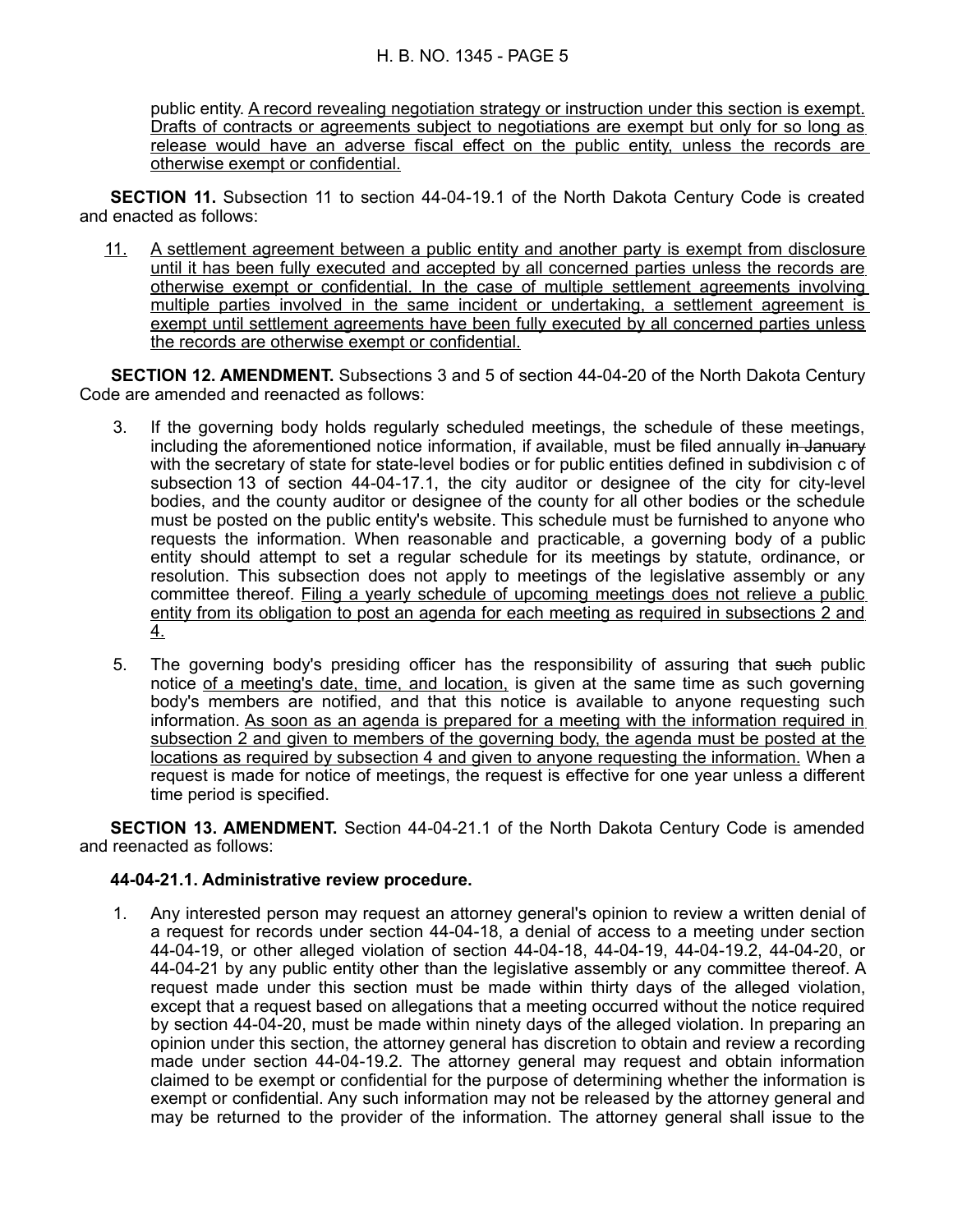public entity involved an opinion on the alleged violation, which may be a summary opinion, unless the request is withdrawn by the person requesting the opinion or a civil action has been filed involving the possible violation. If the request pertains to a public entity as defined in subdivision c of subsection 13 of section 44-04-17.1, the opinion must be issued to the public entity providing the public funds. In any opinion issued under this section, the attorney general shall base the opinion on the facts given by the public entity.

- 2. If the attorney general issues a written opinion concluding that a violation has occurred, the public entity has seven days after the opinion is issued, regardless of whether a civil action is filed under section 44-04-21.2, to disclose the record, to issue a notice of a meeting that will be held within a reasonable time to correct the violation, or to take steps to correct any other violation. If the public entity fails to take the required action within the seven-day period and the person requesting the opinion prevails in a civil action brought under section 44-04-21.2, the person must be awarded costs, disbursements, and reasonable attorney's fees in the action and on appeal. The attorney general may require officials of the public entity at issue in the opinion to obtain mandatory training by a certain date. The consequences for failing to comply with an attorney general's opinion issued under this section will be the same as for other attorney general's opinions, including potential personal liability for the person or persons responsible for the noncompliance.
- 3. If a state-level public entity as defined in subdivision a of subsection 13 of section 44-04-17.1 does not comply in full with the attorney general's opinion, and a civil action is brought under section 44-04-21.2 or is reasonably predictable, the entity, at its sole cost and expense, shall retain separate counsel who has been approved and appointed by the attorney general as a special assistant attorney general to represent the entity in that action.

**SECTION 14. AMENDMENT.** Subsection 4 of section 57-40.6-07 of the North Dakota Century Code is amended and reenacted as follows:

4. An audio recording of a request for emergency services or of a report of an emergency is an exempt record as defined in section 44-04-17.1. However, upon request, a person may listen to the audio recording, but may not copy or record the audio. A person also may request a written transcript of the audio recording, which must be provided to the person within a reasonable time. The emergency services communication system coordinator may refer requests to the appropriate investigating agency possessing the recording and shall communicate this referral to the requester. The investigating agency shall answer requests for the records. If an investigating agency does not have possession of the record, the emergency services communication system coordinator shall respond to the request for the record.

**SECTION 15. EMERGENCY.** This Act is declared to be an emergency measure.